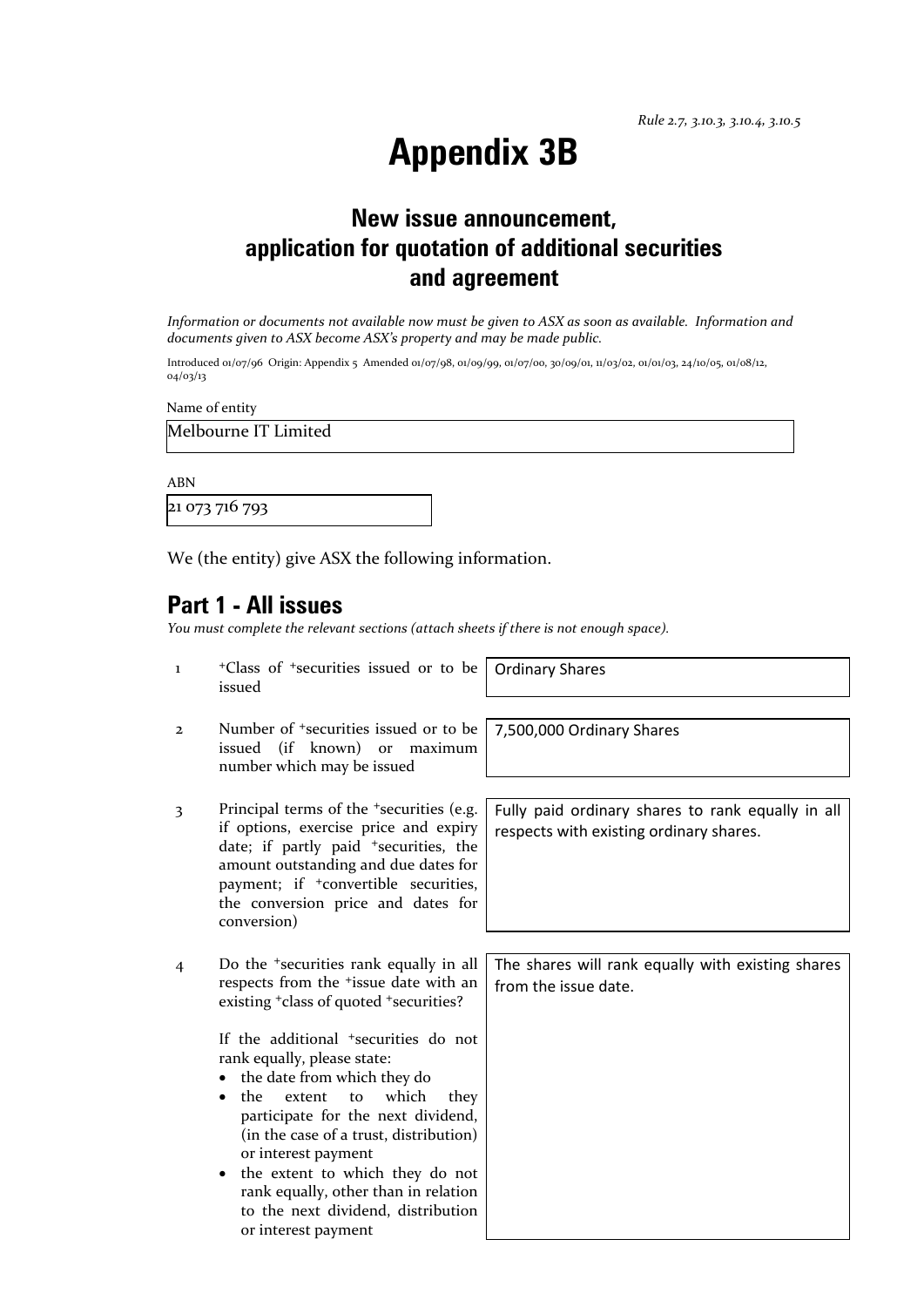- 5 Issue price or consideration | \$2.00
- 6 Purpose of the issue (If issued as consideration for the acquisition of assets, clearly identify those assets)

The proceeds from the issue will primarily be used to fund the acquisition of 100% of Infoready Systems Pty Ltd.

6a Is the entity an +eligible entity that has obtained security holder approval under rule 7.1A? No.

> If Yes, complete sections 6b – 6h *in relation to the +securities the subject of this Appendix 3B*, and comply with section 6i

- 6b The date the security holder resolution under rule 7.1A was passed
- 6c Number of +securities issued without security holder approval under rule 7.1
- 6d Number of +securities issued with security holder approval under rule 7.1A
- 6e Number of +securities issued with security holder approval under rule 7.3, or another specific security holder approval (specify date of meeting)
- 6f Number of <sup>+</sup>securities issued under an exception in rule 7.2
- 6g If +securities issued under rule 7.1A, was issue price at least 75% of 15 day VWAP as calculated under rule 7.1A.3? Include the +issue date and both values. Include the source of the VWAP calculation.



Nil

Nil

Nil

N/A

N/A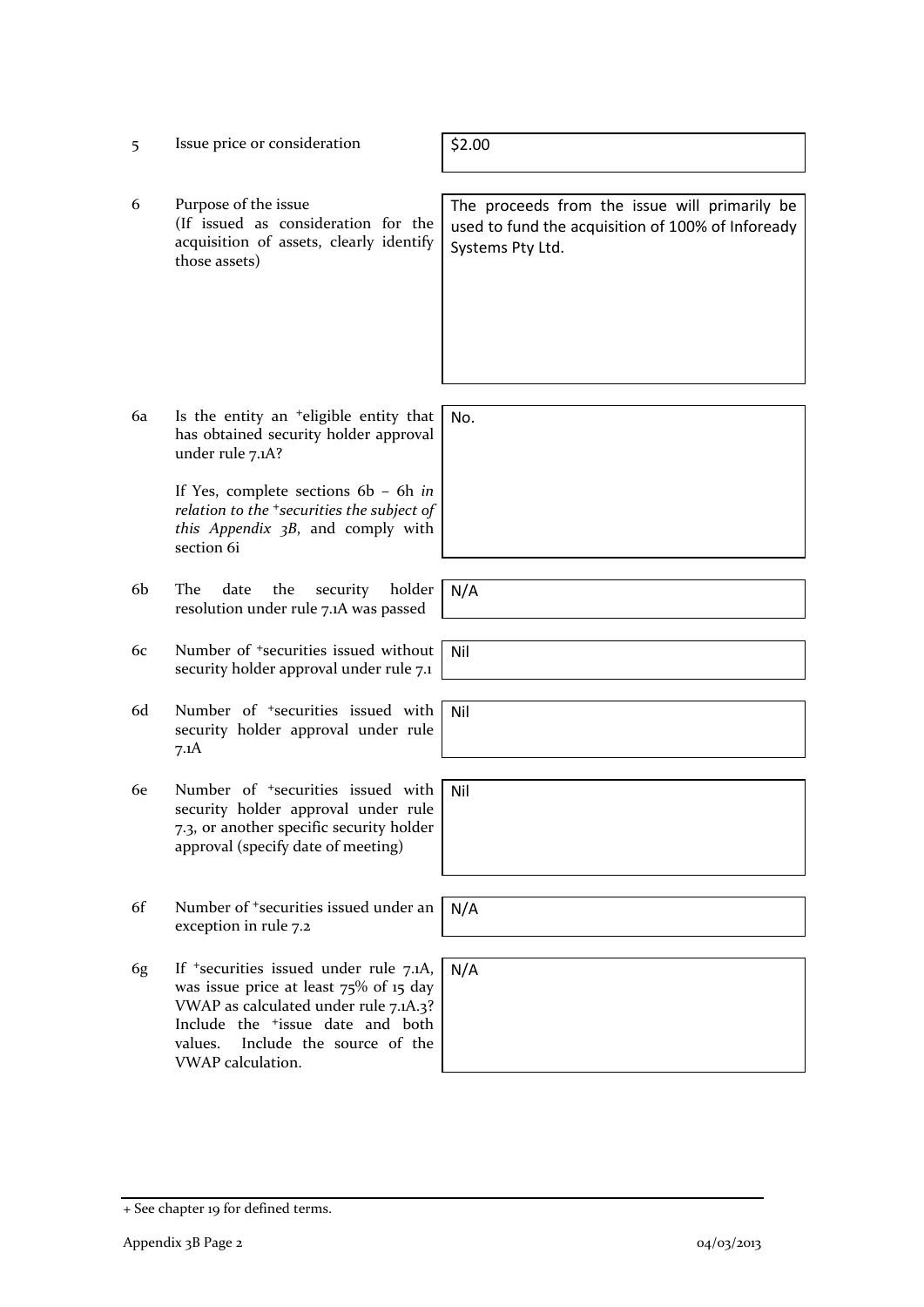- 6h If +securities were issued under rule 7.1A for non-cash consideration, state date on which valuation of consideration was released to ASX Market Announcements
- 6i Calculate the entity's remaining issue capacity under rule 7.1 and rule 7.1A – complete Annexure 1 and release to ASX Market Announcements
- 7 +Issue dates

Note: The issue date may be prescribed by ASX (refer to the definition of issue date in rule 19.12). For example, the issue date for a pro rata entitlement issue must comply with the applicable timetable in Appendix 7A.

Cross reference: item 33 of Appendix 3B.

- 8 Number and <sup>+</sup>class of all <sup>+</sup>securities quoted on ASX (*including* the <sup>+</sup>securities in section 2 if applicable)
- 9 Number and <sup>+</sup>class of all <sup>+</sup>securities not quoted on ASX (*including* the <sup>+</sup>securities in section 2 if applicable)
- 10 Dividend policy (in the case of a trust, distribution policy) on the increased capital (interests)

## **Part 2 - Pro rata issue**

- 11 Is security holder approval required?  $N/A$
- 12 Is the issue renounceable or nonrenounceable?
- 13 Ratio in which the <sup>+</sup>securities will be offered N/A
- <sup>+</sup>Class of <sup>+</sup>securities to which the offer relates
- 15 <sup>+</sup>Record date to determine entitlements
- 16 Will holdings on different registers (or subregisters) be aggregated for calculating entitlements?
- 17 Policy for deciding entitlements in relation to fractions

| N/A |  |  |  |
|-----|--|--|--|
|     |  |  |  |
|     |  |  |  |
|     |  |  |  |

13,941,659

24 March 2016

| Number      | $+C$ lass                        |
|-------------|----------------------------------|
| 100,444,392 | Ordinary shares                  |
| Number      | $+Class$                         |
| 1,388,914   | Performance Rights<br>(unlisted) |

No change to the dividend policy.

N/A

N/A

N/A

N/A

N/A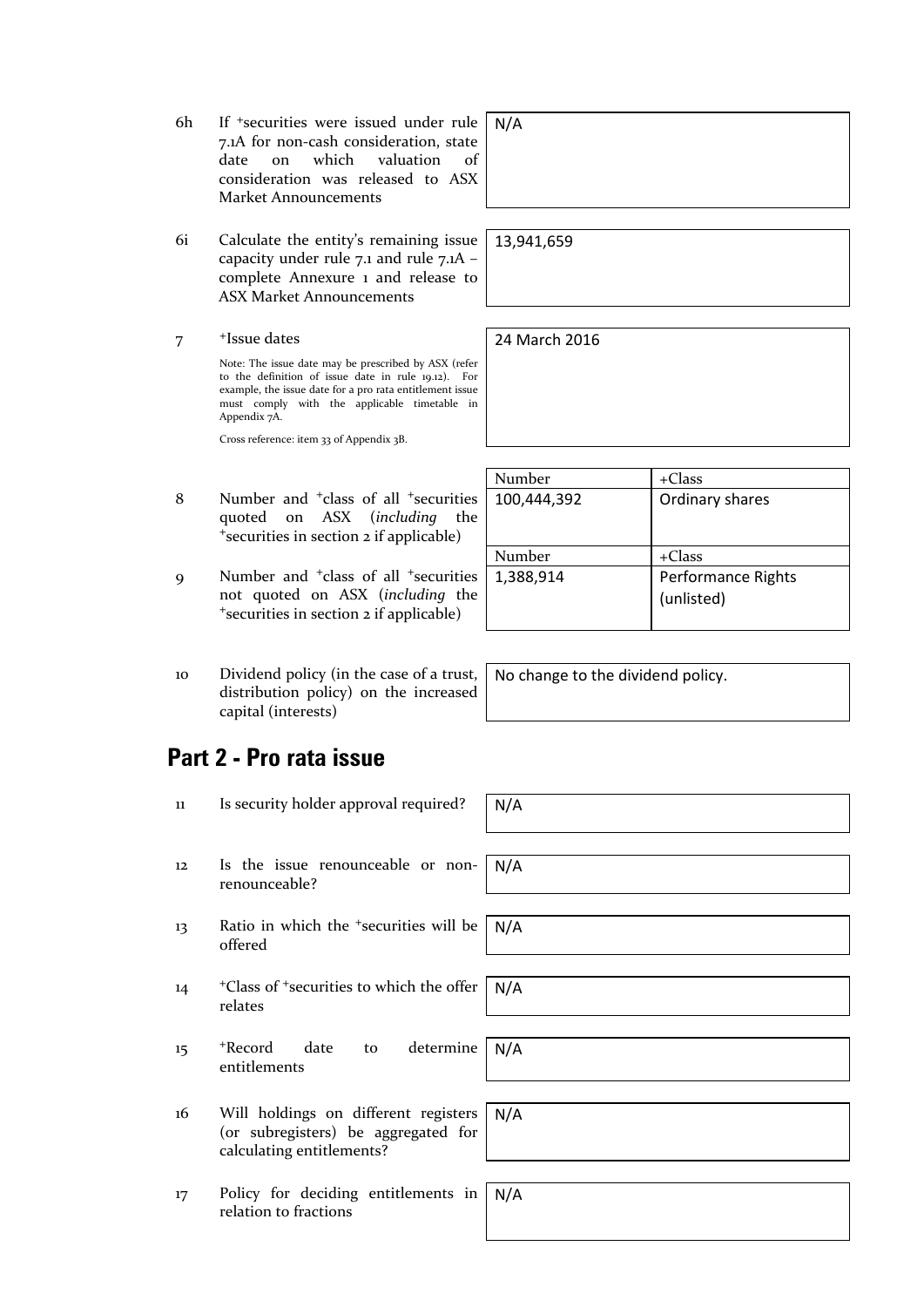+ See chapter 19 for defined terms.

- 18 Names of countries in which the entity has security holders who will not be sent new offer documents Note: Security holders must be told how their entitlements are to be dealt with. Cross reference: rule 7.7. 19 Closing date for receipt of acceptances or renunciations
- 20 Names of any underwriters **N/A**
- 21 Amount of any underwriting fee or commission
- 22 Names of any brokers to the issue  $N/A$
- 23 Fee or commission payable to the broker to the issue
- 24 Amount of any handling fee payable to brokers who lodge acceptances or renunciations on behalf of security holders
- 25 If the issue is contingent on security holders' approval, the date of the meeting
- 26 Date entitlement and acceptance form and offer documents will be sent to persons entitled
- 27 If the entity has issued options, and the terms entitle option holders to participate on exercise, the date on which notices will be sent to option holders
- 28 Date rights trading will begin (if applicable)
- 29 Date rights trading will end (if applicable)
- 30 How do security holders sell their entitlements *in full* through a broker?

N/A

N/A

N/A

N/A

N/A

N/A

N/A

N/A

N/A

N/A

| ,我们也不会有一个人的事情。""我们的人,我们也不会有一个人的人,我们也不会有一个人的人,我们也不会有一个人的人,我们也不会有一个人的人,我们也不会有一个人的人, |  | ______ |
|-----------------------------------------------------------------------------------|--|--------|
|                                                                                   |  |        |
|                                                                                   |  |        |

N/A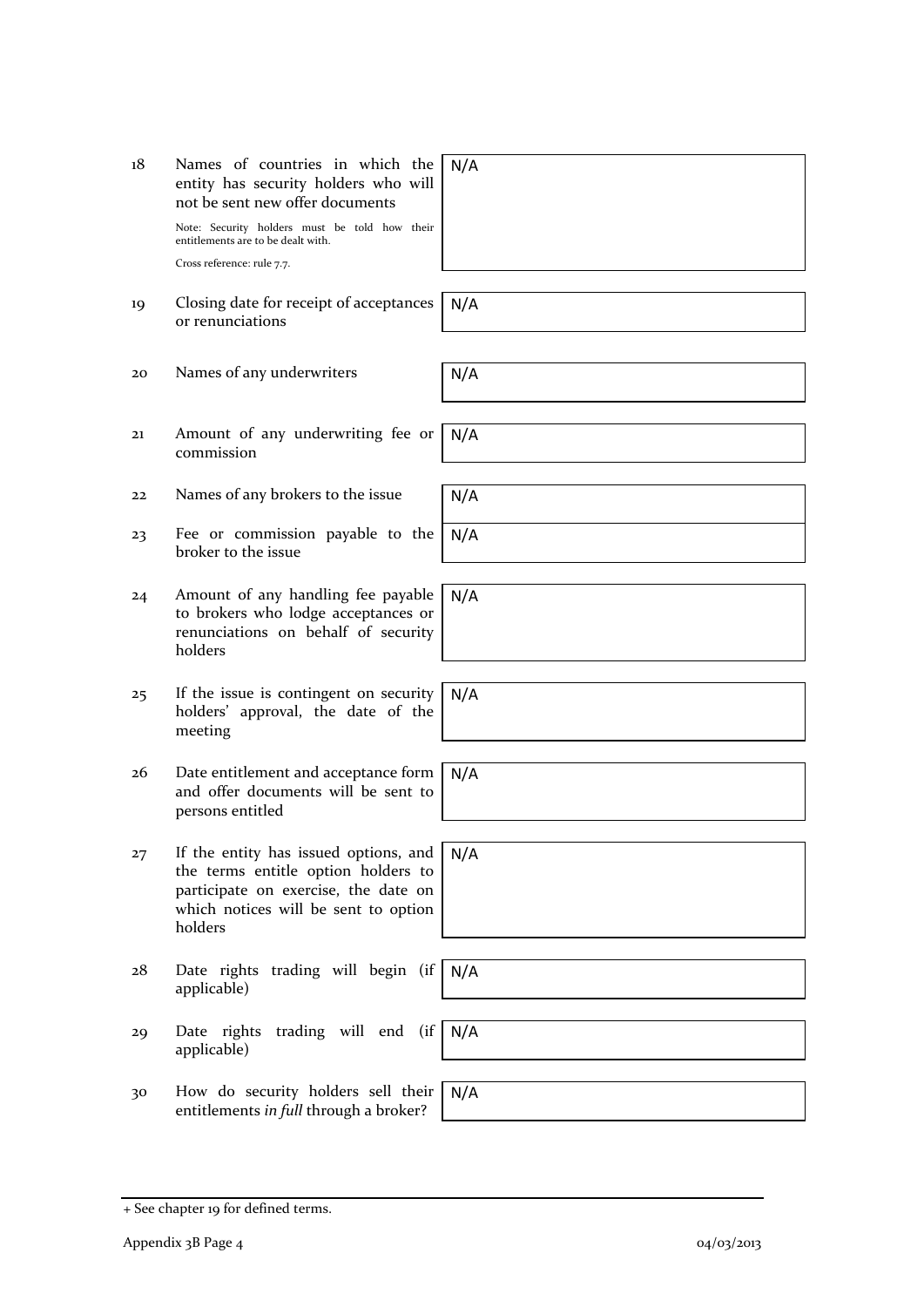| 31                          | How do security holders sell part of |  |
|-----------------------------|--------------------------------------|--|
|                             | their entitlements through a broker  |  |
| and accept for the balance? |                                      |  |

32 How do security holders dispose of their entitlements (except by sale through a broker)?

33 <sup>+</sup>Issue date

| × |  |
|---|--|
|---|--|

N/A

N/A

#### **Part 3 - Quotation of securities**

*You need only complete this section if you are applying for quotation of securities*

- 34 Type of <sup>+</sup>securities (*tick one*)
- (a)  $\sqrt{\phantom{a}}$  +Securities described in Part 1

(b) All other <sup>+</sup>securities

Example: restricted securities at the end of the escrowed period, partly paid securities that become fully paid, employee incentive share securities when restriction ends, securities issued on expiry or conversion of convertible securities

#### **Entities that have ticked box 34(a)**

#### **Additional securities forming a new class of securities**

*Tick to indicate you are providing the information or documents*

- 
- 35 If the +securities are +equity securities, the names of the 20 largest holders of the additional <sup>+</sup>securities, and the number and percentage of additional <sup>+</sup>securities held by those holders
- 36 If the \*securities are \*equity securities, a distribution schedule of the additional <sup>+</sup>securities setting out the number of holders in the categories 1 - 1,000 1,001 - 5,000 5,001 - 10,000 10,001 - 100,000 100,001 and over

37 A copy of any trust deed for the additional +securities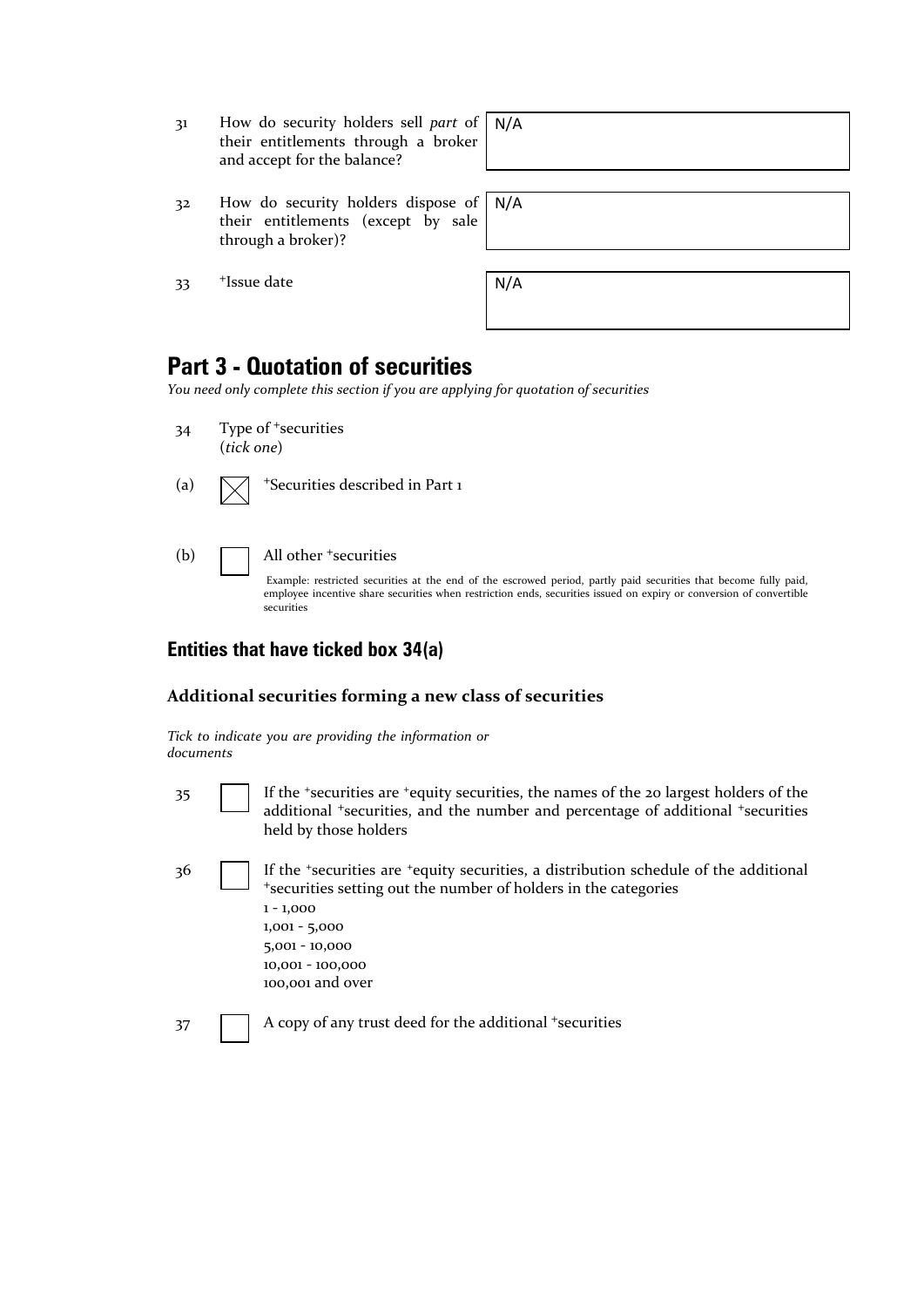## **Entities that have ticked box 34(b)**

| 38 | Number of <sup>+</sup> securities for which<br><sup>+</sup> quotation is sought                                                                                                                                                                                                                                                                                           | N/A           |          |
|----|---------------------------------------------------------------------------------------------------------------------------------------------------------------------------------------------------------------------------------------------------------------------------------------------------------------------------------------------------------------------------|---------------|----------|
| 39 | <sup>+</sup> Class of <sup>+</sup> securities for which<br>quotation is sought                                                                                                                                                                                                                                                                                            | N/A           |          |
| 40 | Do the <sup>+</sup> securities rank equally in<br>all respects from the <sup>+</sup> issue date<br>with an existing <sup>+</sup> class of quoted<br>*securities?<br>If the additional <sup>+</sup> securities do not<br>rank equally, please state:                                                                                                                       | N/A           |          |
|    | the date from which they do<br>$\bullet$<br>the extent to which they<br>$\bullet$<br>for<br>the<br>participate<br>next<br>dividend, (in the case of a<br>trust, distribution) or interest<br>payment<br>the extent to which they do<br>$\bullet$<br>not rank equally, other than in<br>relation to the next dividend,<br>distribution<br>interest<br><b>or</b><br>payment |               |          |
| 41 | Reason for request for quotation<br>now<br>Example: In the case of restricted securities, end<br>of restriction period                                                                                                                                                                                                                                                    | N/A           |          |
|    | (if issued upon conversion of<br>another <sup>+</sup> security, clearly identify<br>that other 'security)                                                                                                                                                                                                                                                                 |               |          |
| 42 | Number<br><sup>+</sup> class of<br>and<br>all<br>quoted on<br><sup>+</sup> securities<br><b>ASX</b><br>(including the <sup>+</sup> securities in clause<br>38)                                                                                                                                                                                                            | Number<br>N/A | $+Class$ |
|    |                                                                                                                                                                                                                                                                                                                                                                           |               |          |

<sup>+</sup> See chapter 19 for defined terms.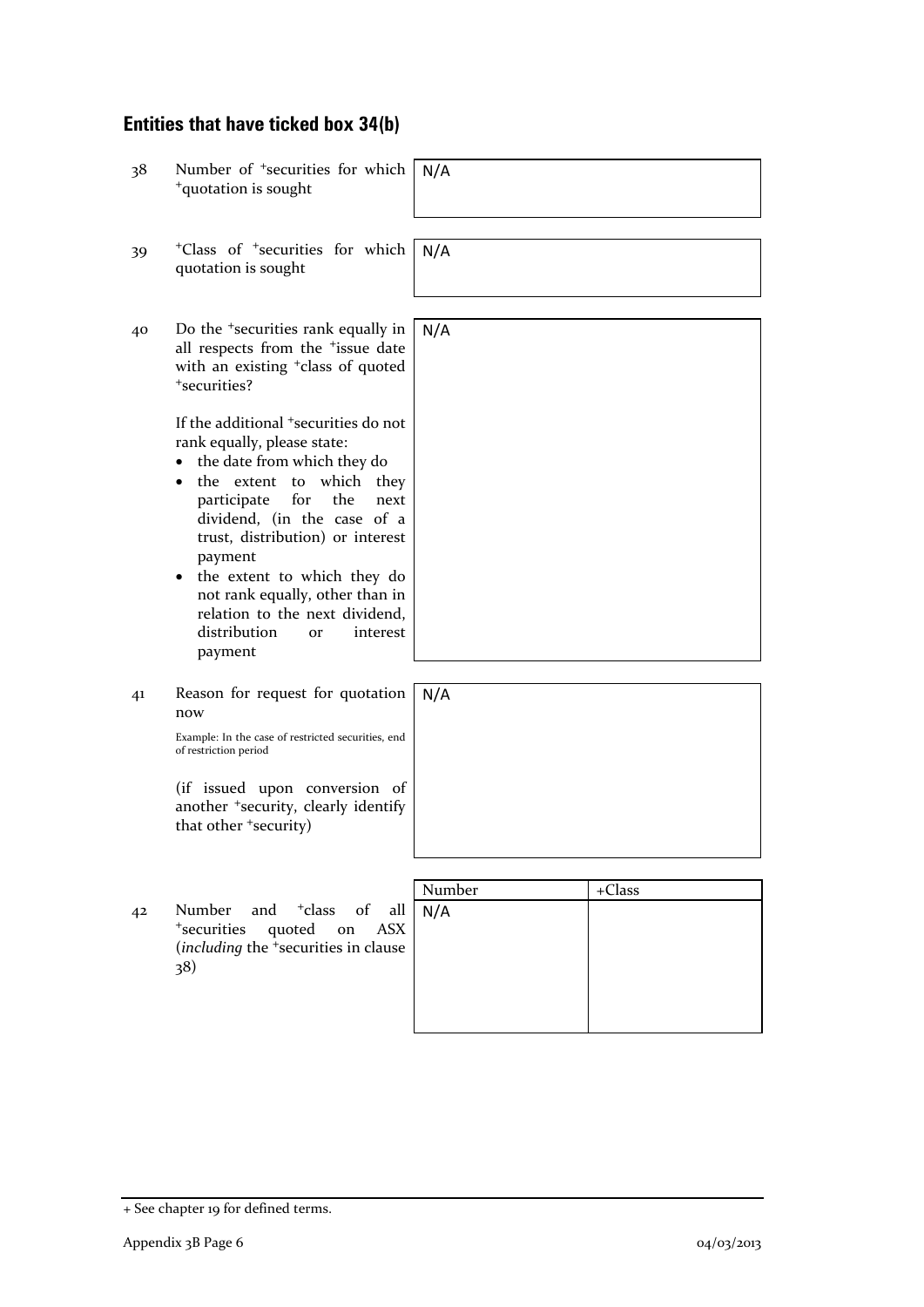#### **Quotation agreement**

- 1 <sup>+</sup>Quotation of our additional +securities is in ASX's absolute discretion. ASX may quote the +securities on any conditions it decides.
- 2 We warrant the following to ASX.
	- The issue of the *\*securities* to be quoted complies with the law and is not for an illegal purpose.
	- There is no reason why those +securities should not be granted +quotation.
	- An offer of the *\*securities* for sale within 12 months after their issue will not require disclosure under section  $707(3)$  or section  $1012C(6)$  of the Corporations Act.

Note: An entity may need to obtain appropriate warranties from subscribers for the securities in order to be able to give this warranty

- Section 724 or section 1016E of the Corporations Act does not apply to any applications received by us in relation to any +securities to be quoted and that no-one has any right to return any +securities to be quoted under sections 737, 738 or 1016F of the Corporations Act at the time that we request that the <sup>+</sup>securities be quoted.
- If we are a trust, we warrant that no person has the right to return the <sup>+</sup>securities to be quoted under section 1019B of the Corporations Act at the time that we request that the +securities be quoted.
- 3 We will indemnify ASX to the fullest extent permitted by law in respect of any claim, action or expense arising from or connected with any breach of the warranties in this agreement.
- 4 We give ASX the information and documents required by this form. If any information or document is not available now, we will give it to ASX before <sup>+</sup>quotation of the +securities begins. We acknowledge that ASX is relying on the information and documents. We warrant that they are (will be) true and complete.

Sign here: ............................................................ Date: 24 March 2016

Company secretary

Print name: Edelvine Rigato

== == == == ==

<sup>+</sup> See chapter 19 for defined terms.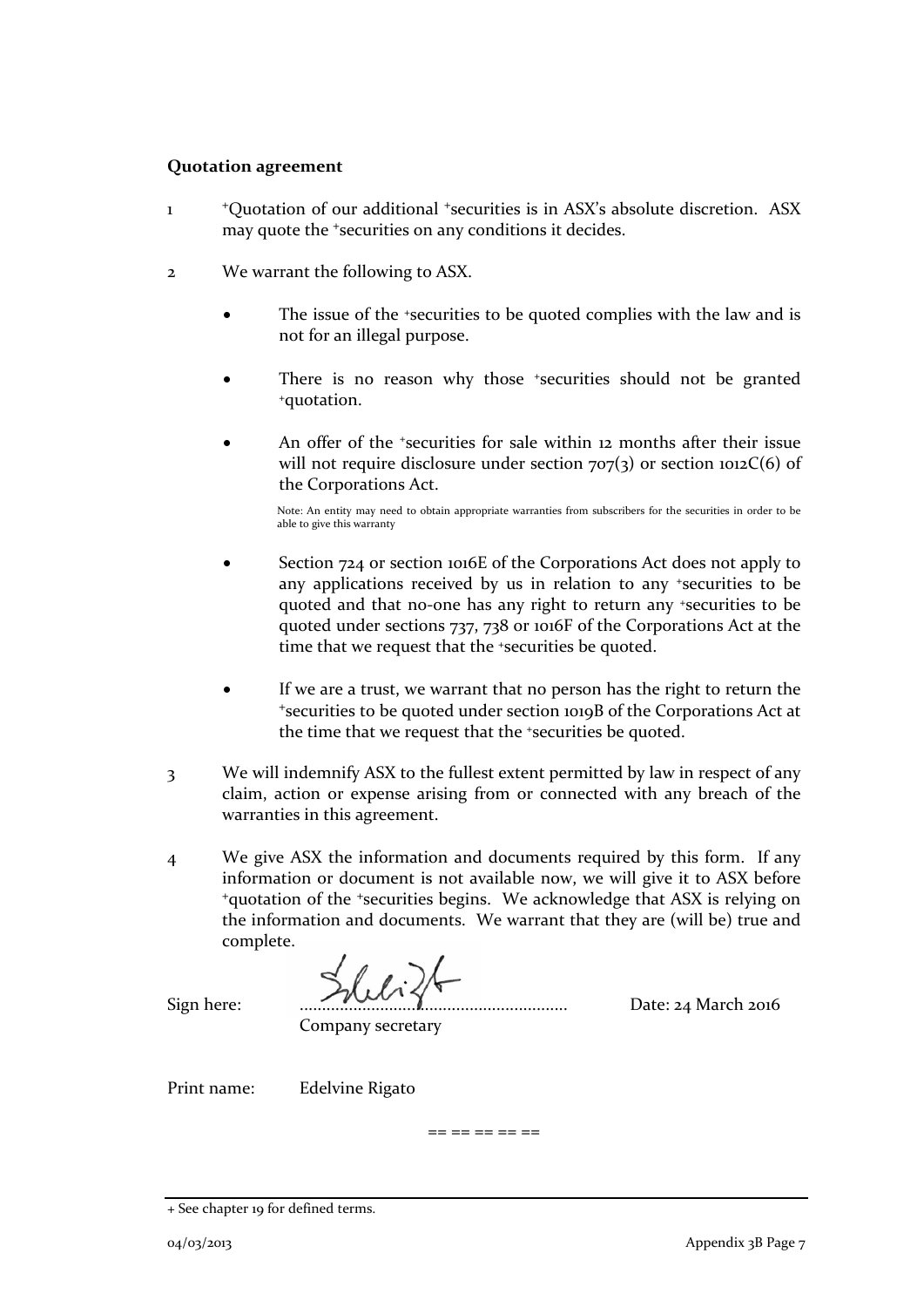# **Appendix 3B – Annexure 1**

## **Calculation of placement capacity under rule 7.1 and rule 7.1A for eligible entities**

Introduced 01/08/12 Amended 04/03/13

## **Part 1**

| Rule 7.1 – Issues exceeding 15% of capital                                                                                                                                                                                                                                                                                                   |            |  |  |
|----------------------------------------------------------------------------------------------------------------------------------------------------------------------------------------------------------------------------------------------------------------------------------------------------------------------------------------------|------------|--|--|
| Step 1: Calculate "A", the base figure from which the placement<br>capacity is calculated                                                                                                                                                                                                                                                    |            |  |  |
| <b>Insert</b> number of fully paid +ordinary<br>securities on issue 12 months before the<br>*issue date or date of agreement to issue                                                                                                                                                                                                        | 92,944,392 |  |  |
| Add the following:                                                                                                                                                                                                                                                                                                                           |            |  |  |
| Number of fully paid <sup>+</sup> ordinary securities<br>issued in that 12 month period under an<br>exception in rule 7.2                                                                                                                                                                                                                    | Nil        |  |  |
| Number of fully paid <sup>+</sup> ordinary securities<br>issued in that 12 month period with<br>shareholder approval                                                                                                                                                                                                                         | Nil<br>Nil |  |  |
| Number of partly paid +ordinary<br>$\bullet$<br>securities that became fully paid in that<br>12 month period                                                                                                                                                                                                                                 |            |  |  |
| Note:<br>Include only ordinary securities here -<br>other classes of equity securities cannot<br>be added<br>Include here (if applicable) the securities<br>$\bullet$<br>the subject of the Appendix 3B to which<br>this form is annexed<br>It may be useful to set out issues of<br>securities on different dates as separate<br>line items |            |  |  |
| <b>Subtract</b> the number of fully paid +ordinary<br>securities cancelled during that 12 month<br>period                                                                                                                                                                                                                                    | Nil        |  |  |
| "A"                                                                                                                                                                                                                                                                                                                                          | 92,944,392 |  |  |

<sup>+</sup> See chapter 19 for defined terms.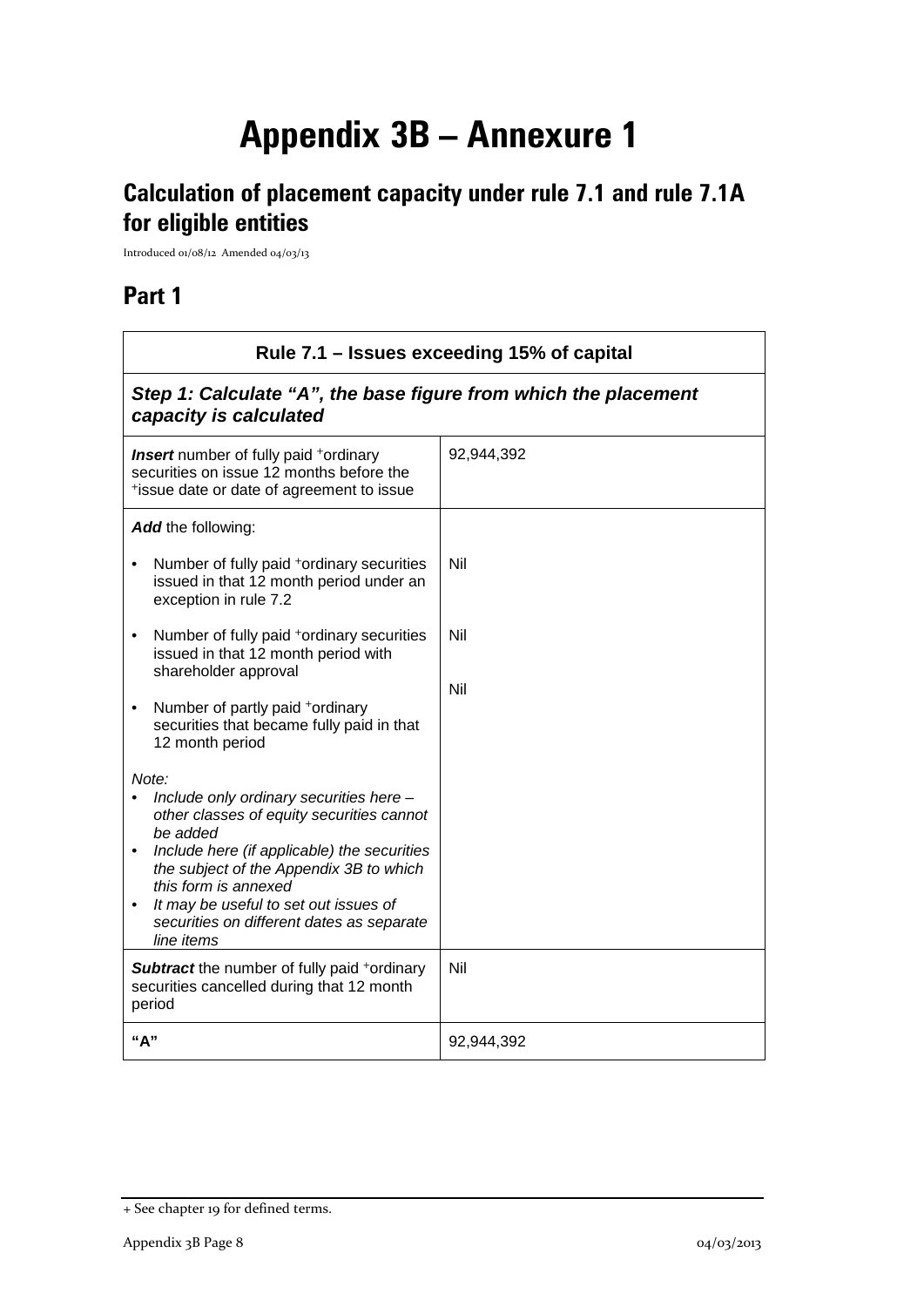| Step 2: Calculate 15% of "A"                                                                                                                                                                                                                                                                                                                                  |                                                                    |  |  |
|---------------------------------------------------------------------------------------------------------------------------------------------------------------------------------------------------------------------------------------------------------------------------------------------------------------------------------------------------------------|--------------------------------------------------------------------|--|--|
| "B"                                                                                                                                                                                                                                                                                                                                                           | 0.15                                                               |  |  |
|                                                                                                                                                                                                                                                                                                                                                               | [Note: this value cannot be changed]                               |  |  |
| Multiply "A" by 0.15                                                                                                                                                                                                                                                                                                                                          | 13,941,659                                                         |  |  |
| Step 3: Calculate "C", the amount of placement capacity under rule<br>7.1 that has already been used                                                                                                                                                                                                                                                          |                                                                    |  |  |
| <b>Insert</b> number of <sup>+</sup> equity securities issued<br>or agreed to be issued in that 12 month<br>period not counting those issued:                                                                                                                                                                                                                 | Nil                                                                |  |  |
| Under an exception in rule 7.2                                                                                                                                                                                                                                                                                                                                |                                                                    |  |  |
| Under rule 7.1A                                                                                                                                                                                                                                                                                                                                               |                                                                    |  |  |
| With security holder approval under rule<br>$\bullet$<br>7.1 or rule 7.4                                                                                                                                                                                                                                                                                      |                                                                    |  |  |
| Note:<br>This applies to equity securities, unless<br>specifically excluded - not just ordinary<br>securities<br>Include here (if applicable) the securities<br>$\bullet$<br>the subject of the Appendix 3B to which<br>this form is annexed<br>It may be useful to set out issues of<br>$\bullet$<br>securities on different dates as separate<br>line items |                                                                    |  |  |
| "C"                                                                                                                                                                                                                                                                                                                                                           | <b>Nil</b>                                                         |  |  |
| Step 4: Subtract "C" from ["A" x "B"] to calculate remaining<br>placement capacity under rule 7.1                                                                                                                                                                                                                                                             |                                                                    |  |  |
| "A" x 0.15                                                                                                                                                                                                                                                                                                                                                    | 13,941,659                                                         |  |  |
| Note: number must be same as shown in<br>Step 2                                                                                                                                                                                                                                                                                                               |                                                                    |  |  |
| Subtract "C"                                                                                                                                                                                                                                                                                                                                                  | Nil                                                                |  |  |
| Note: number must be same as shown in<br>Step 3                                                                                                                                                                                                                                                                                                               |                                                                    |  |  |
| <b>Total</b> ["A" $\times$ 0.15] - "C"                                                                                                                                                                                                                                                                                                                        | 13,941,659                                                         |  |  |
|                                                                                                                                                                                                                                                                                                                                                               | [Note: this is the remaining placement<br>capacity under rule 7.1] |  |  |

<sup>+</sup> See chapter 19 for defined terms.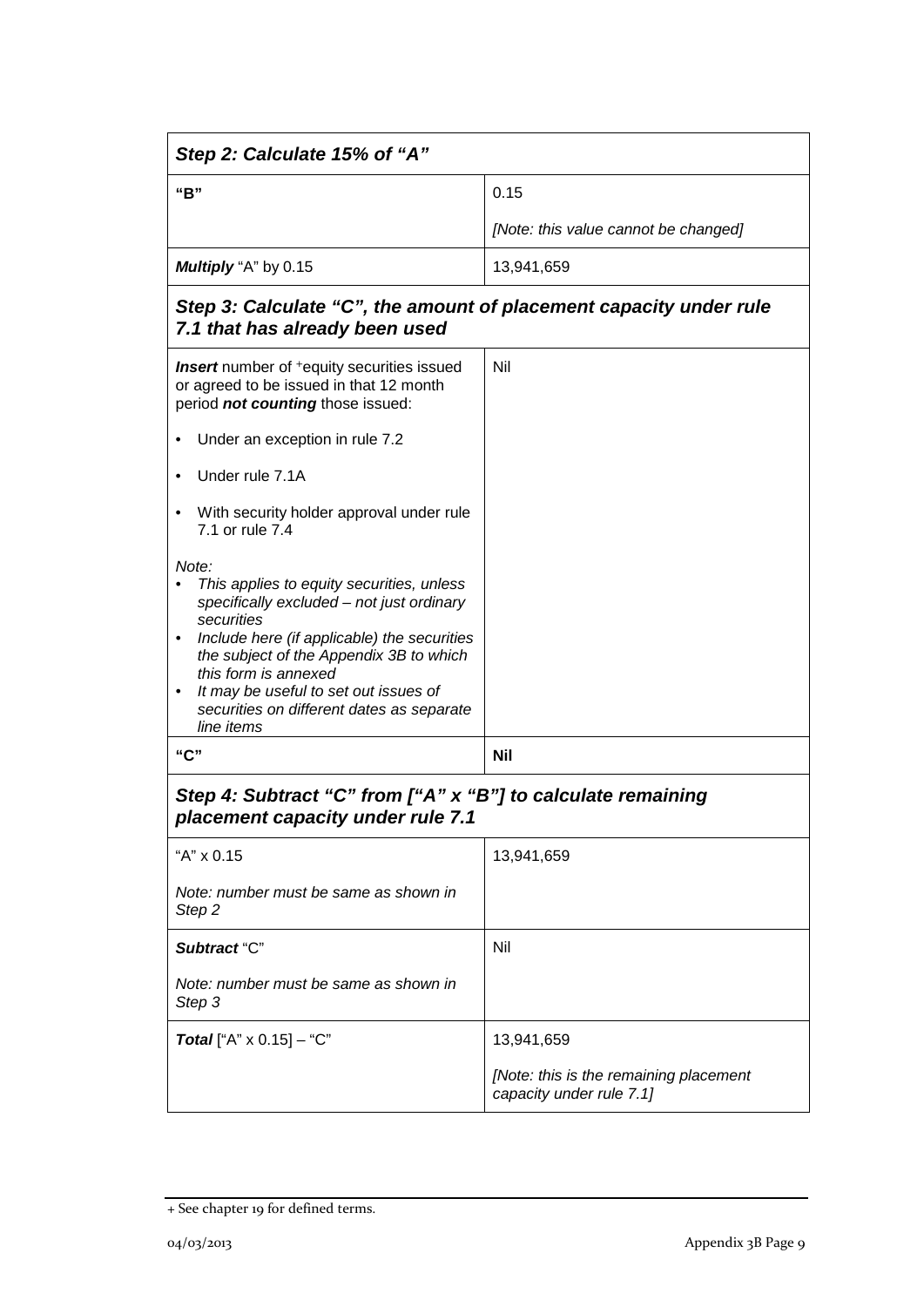### **Part 2**

| Rule 7.1A – Additional placement capacity for eligible entities                                                                                                                                                                                                                                                                                                                                                                                                                                                                                                                                                            |                                    |  |
|----------------------------------------------------------------------------------------------------------------------------------------------------------------------------------------------------------------------------------------------------------------------------------------------------------------------------------------------------------------------------------------------------------------------------------------------------------------------------------------------------------------------------------------------------------------------------------------------------------------------------|------------------------------------|--|
| Step 1: Calculate "A", the base figure from which the placement<br>capacity is calculated                                                                                                                                                                                                                                                                                                                                                                                                                                                                                                                                  |                                    |  |
| "A"                                                                                                                                                                                                                                                                                                                                                                                                                                                                                                                                                                                                                        | N/A                                |  |
| Note: number must be same as shown in<br>Step 1 of Part 1                                                                                                                                                                                                                                                                                                                                                                                                                                                                                                                                                                  |                                    |  |
| Step 2: Calculate 10% of "A"                                                                                                                                                                                                                                                                                                                                                                                                                                                                                                                                                                                               |                                    |  |
| "D"                                                                                                                                                                                                                                                                                                                                                                                                                                                                                                                                                                                                                        | 0.10                               |  |
|                                                                                                                                                                                                                                                                                                                                                                                                                                                                                                                                                                                                                            | Note: this value cannot be changed |  |
| Multiply "A" by 0.10                                                                                                                                                                                                                                                                                                                                                                                                                                                                                                                                                                                                       | N/A                                |  |
| Step 3: Calculate "E", the amount of placement capacity under rule<br>7.1A that has already been used                                                                                                                                                                                                                                                                                                                                                                                                                                                                                                                      |                                    |  |
| <b>Insert</b> number of <sup>+</sup> equity securities issued<br>or agreed to be issued in that 12 month<br>period under rule 7.1A<br>Notes:<br>This applies to equity securities $-$ not<br>just ordinary securities<br>Include here $-$ if applicable $-$ the<br>securities the subject of the Appendix<br>3B to which this form is annexed<br>Do not include equity securities issued<br>under rule 7.1 (they must be dealt with<br>in Part 1), or for which specific security<br>holder approval has been obtained<br>It may be useful to set out issues of<br>securities on different dates as separate<br>line items | N/A                                |  |
| "E"                                                                                                                                                                                                                                                                                                                                                                                                                                                                                                                                                                                                                        | N/A                                |  |

<sup>+</sup> See chapter 19 for defined terms.